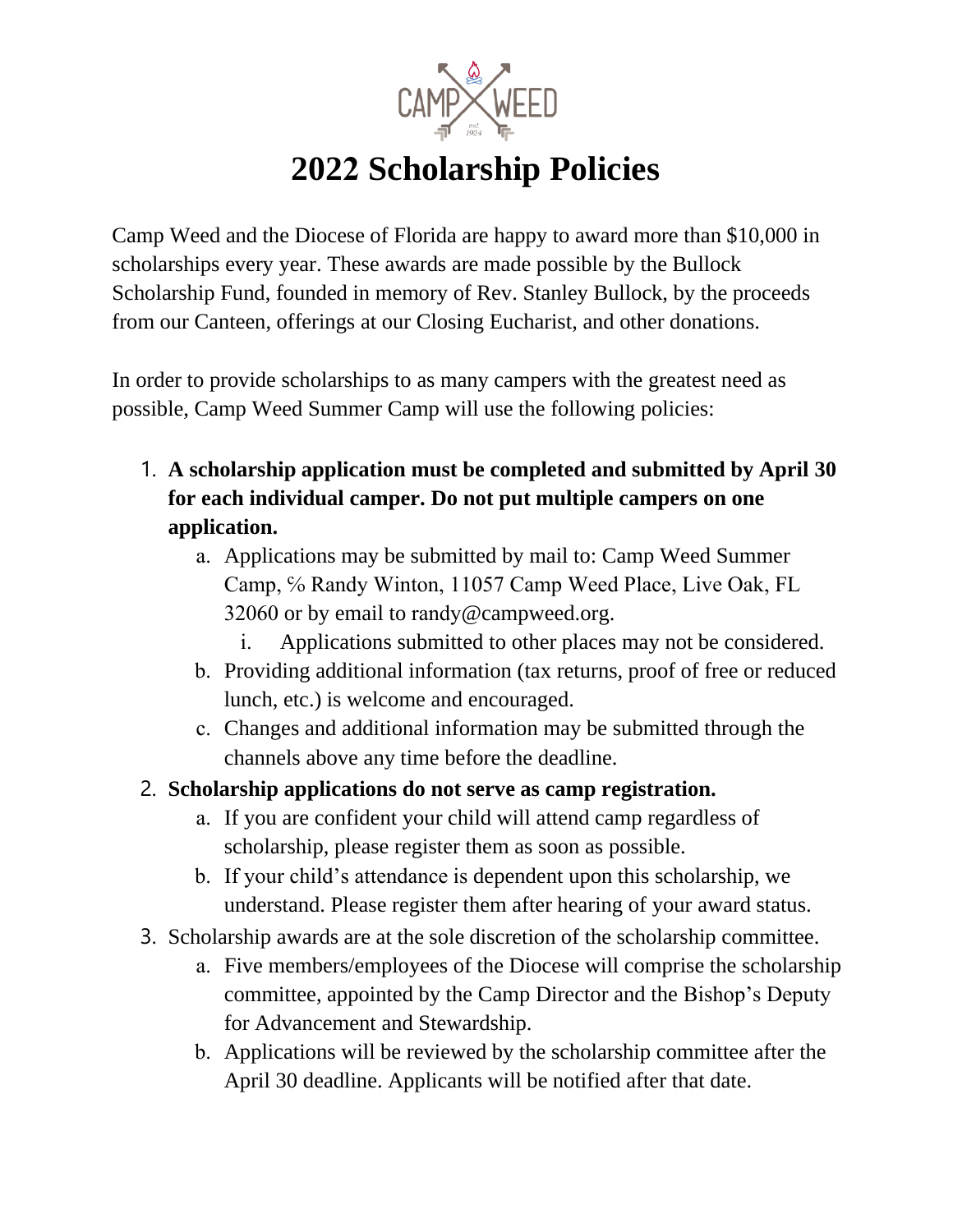

- c. All information viewed by and discussed amongst the scholarship committee will be kept confidential.
- d. The camp director and/or the scholarship committee may choose to verify information by reaching out to you and/or your priest.
- e. Applicants will be notified via email. Please monitor your email regularly in the weeks following the April 30 deadline.
- f. Churches (youth leaders and/or clergy) will be notified of scholarship awards from their church so that they can prepare funding.
- g. The camp director will serve as the liaison between the scholarship committee and applicants.
	- i. Contacting other scholarship committee members about scholarships may result in ineligibility or revocation of award.
- 4. Scholarship awards and amounts depend on need and availability.
	- a. Our scholarship committee will take into consideration financial need and extenuating circumstances (job loss, illness, etc.).
	- b. Receipt of scholarship award(s) in previous years does not guarantee receipt for the current camp year.
	- c. To make this process easier, we ask that families are transparent about their circumstances and only request the scholarship amount they need.
	- d. Depending on funds and availability, we may not be able to award the amount of assistance requested.
- 5. Camp Weed believes that a strong sense of ownership and pride is developed if the financial assistance recipient contributes to the cost of camp. Therefore, the maximum financial assistance award available is ⅔ of the cost of camp (\$386.66).
	- a. Please use this information to make appropriate plans for funding.
	- b. No <sup>2</sup>⁄<sub>3</sub> scholarships are guaranteed.
- 6. Scholarship assistance is limited to one session per camper.
	- a. If you choose to send your camper to two sessions of camp, they will only be considered for one session.
	- b. Our counselors-in-training (CITs) will be an exception to this policy. CITs may receive a scholarship to both Senior Session and their CIT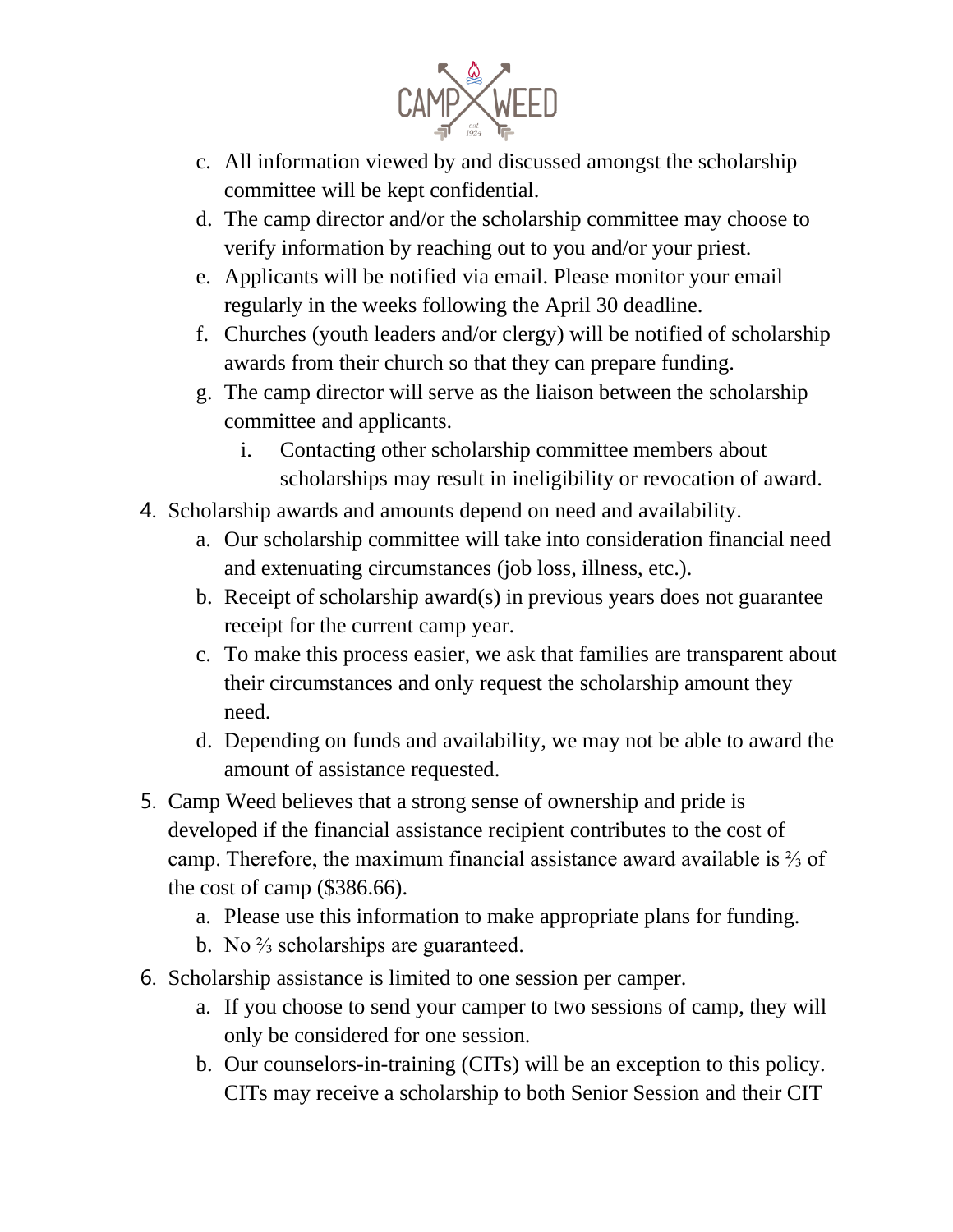

- 7. We request that applicants who attend church contact their church to ask what they are able to contribute to the camper's tuition.
	- a. If they agree to contribute, please write that amount on your scholarship form.
	- b. If the amount is \$0 or left blank, our camp director and/or scholarship committee may reach out to your church to ask them to contribute.
	- c. Our camp director and/or scholarship committee may also reach out to your church if we believe we'll be unable to meet your financial need.
- 8. Any scholarship amounts awarded will be applied to room and standard meals provided. It does not include any purchases made at the Camp Store or additional costs for activities. Purchases made at the Camp Store will be the sole responsibility of the parent.
- 9. Separate arrangements have been made in partnership with special programs through St. James, Grace Mission, St. Mary's, and St. Andrew's - Interlachen. As these special programs impact low-income youth, they will follow separate policies.
	- a. Participants in these programs will not be required to submit individual applications. Instead, their registration information will be submitted by their church.
	- b. Each church will screen their own participants and request the necessary number of scholarships.
	- c. These campers will receive ⅓ scholarships to sessions selected by the camp director.
- 10. If you have issues with your award, please contact our camp director directly.
	- a. We will not speak to anyone (including clergy, youth leaders, etc.) about issues with your award unless you have contacted us directly first.